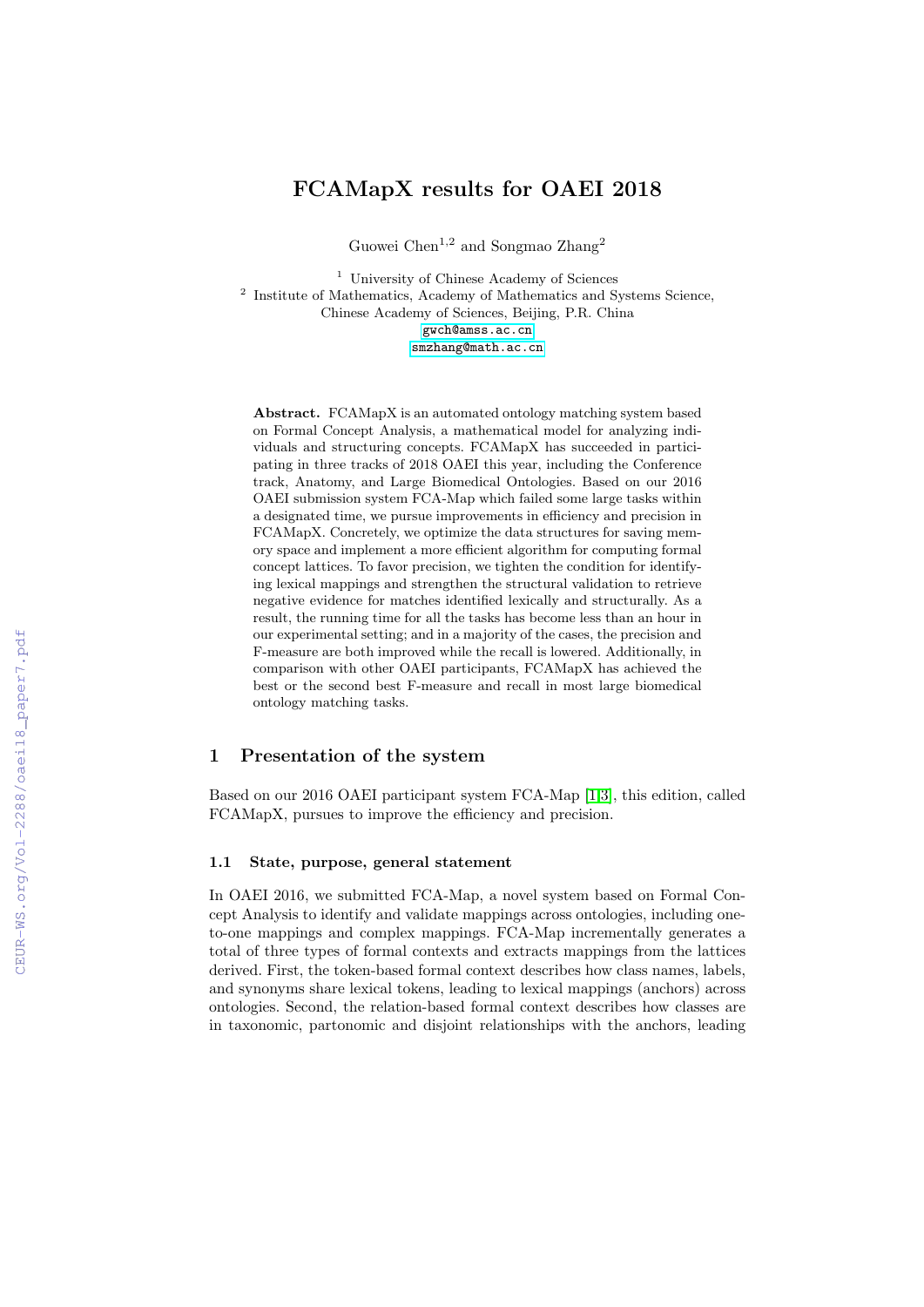#### 2 Guowei Chen and Songmao Zhang

to positive and negative structural evidence for validating the lexical matching. Third, the positive relation-based context can be used to discover structural mappings. The 2016 OAEI evaluation in the Anatomy, the Large Biomedical Ontologies, and the Disease and Phenotype track demonstrates the effectiveness of FCA-Map and its competitiveness with the top-ranked systems. For SNOMED-NCI(whole), the largest ontology matching task in OAEI, FCA-Map ranks first for recall and second for F-measure; ranks second for both F-measures of FMA-NCI and FMA-SNOMED, and obtains the best F-measures for most Disease and Phenotype tasks [\[3\]](#page-5-0). On the other hand, FCA-Map suffers from long running times due to the high complexity of deriving formal concept lattice in the Formal Concept Analysis formalism, which is a PSPACE-complete problem. Moreover, the performance of FCA-Map in terms of precision is relatively poorer than of recall and F-measure. We intend to address these two issues in the 2018 edition FCAMapX.

#### 1.2 Specific techniques used

In order to improve the efficiency, we optimize the data structures for saving memory space and implement a more efficient algorithm Hermes [\[4\]](#page-5-1) for computing formal concept lattice and Galois sub-hierarchy. The Hermes algorithm has an efficient running time of  $O(min\{nm, n^{\alpha}\})$ , where *n* is the number of objects or attributes, m the size of formal context, and  $n^{\alpha}$  the time required to perform matrix multiplication (currently  $\alpha = 2.376$ ). To improve the precision, we tighten the condition for identifying lexical mappings from the token-based lattice computed in the first step. Moreover, the second step for structural validation and the third step for structural mapping are swapped so that the positive and negative evidence can be retrieved for all mappings identified, lexically and structurally. This can favor precision as mappings with negative evidence are discarded.

#### 1.3 Adaptations made for the evaluation

Similarly to our previous edition, our SEALS submission included precomputed word variants originated from UMLS[\[5\]](#page-5-2) for mapping biomedical ontologies. Moreover, in order to augment the performance of FCAMapX in mapping ontologies in general purpose domains like those of the Conference track, we used the synsets of WordNet[\[6\]](#page-5-3) in the first step for identifying synonymous terms. Property names in the Conference ontologies are also taken into account when constructing the token-based formal context for lexical mapping.

# 1.4 Link to the system and parameters file

SEALS wrapped version of FCAMapX for OAEI 2018 is available at [https:](https://drive.google.com/open?id=1-0upxrcPbu5OVJAJn-DtTOUMOh3QDriM) [//drive.google.com/open?id=1-0upxrcPbu5OVJAJn-DtTOUMOh3QDriM](https://drive.google.com/open?id=1-0upxrcPbu5OVJAJn-DtTOUMOh3QDriM).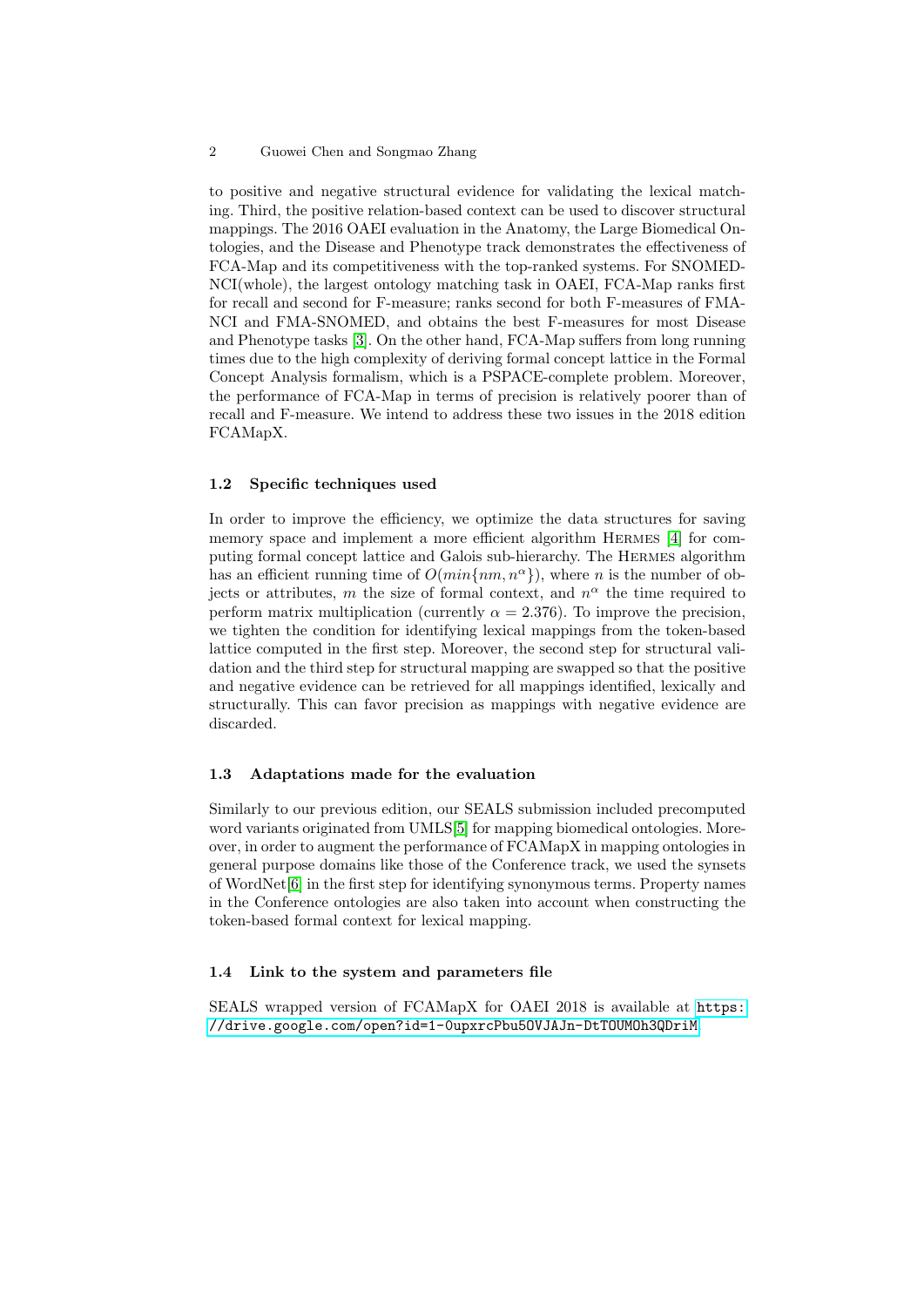#### 1.5 Link to the set of provided alignments

The results obtained by FCAMapX for OAEI 2018 are available at [https://](https://drive.google.com/open?id=1DzRD_90O3YwoGpW5FJL9vSy_f1Ia0YZo) [drive.google.com/open?id=1DzRD\\_90O3YwoGpW5FJL9vSy\\_f1Ia0YZo](https://drive.google.com/open?id=1DzRD_90O3YwoGpW5FJL9vSy_f1Ia0YZo)

### 2 Results

In this section, we present our evaluation results obtained by running FCAMapX over the tracks of Anatomy, Conference, and Large Biomedical Ontologies. Tests were performed using a desktop computer with 16 GB of RAM and Intel <sup>R</sup>  $\mathrm{Core}^{\mathrm{TM}}$ i<br/>7-8700 $\mathrm{CPU}$ @ 3.20<br>GHz.

#### 2.1 The OAEI 2018 Anatomy Track

The anatomy track consists of the Adult Mouse Anatomy (2744 classes) and a fragment of the NCI Thesaurus (3304 classes) for describing the human anatomy. Compared with our 2016 version, FCAMapX has improved the precision from 0.932 to 0.941, whereas the recall is decreased from 0.837 to 0.791, leading to a drop of the F-Measure from 0.882 to 0.860, as shown in Table [1\)](#page-2-0).

<span id="page-2-0"></span>

|  |  |  |  | Table 1. Results for Anatomy track |  |
|--|--|--|--|------------------------------------|--|
|--|--|--|--|------------------------------------|--|

|                          |       | Task Precision Recall F-Measure Runtime (s) |
|--------------------------|-------|---------------------------------------------|
| $MA-NCI$ 0.941 $ 0.791 $ | 0.860 | 11.811                                      |

#### 2.2 The OAEI 2018 Conference Track

The Conference 2018 Track contains 16 ontologies describing the domain of conference organizations. These ontologies are of smaller scale with limited classes and semantic relations, for which our approach can be ineffective, as analyzed in [\[3\]](#page-5-0). In this edition, we add external knowledge source WordNet and the results are listed in Table [2.](#page-3-0) Taking advantage of the additional synonyms defined in WordNet for general purpose domains, FCAMapX has increased the average recall from 0.52 to 0.582 and the average F-measure from 0.61 to 0.62, while the precision drops from 0.75 to 0.698.

#### 2.3 The OAEI 2018 Large Biomedical Ontologies Track

This track consists of finding alignments between the Foundational Model of Anatomy (FMA), SNOMED CT, and the National Cancer Institute Thesaurus (NCI). These ontologies are of both large-scale and semantic richness. The results obtained by FCAMapX are depicted in Table [3.](#page-3-1) Except for FMA-NCI (small), in all other five tasks, FCAMapX has managed to increase the precision as well as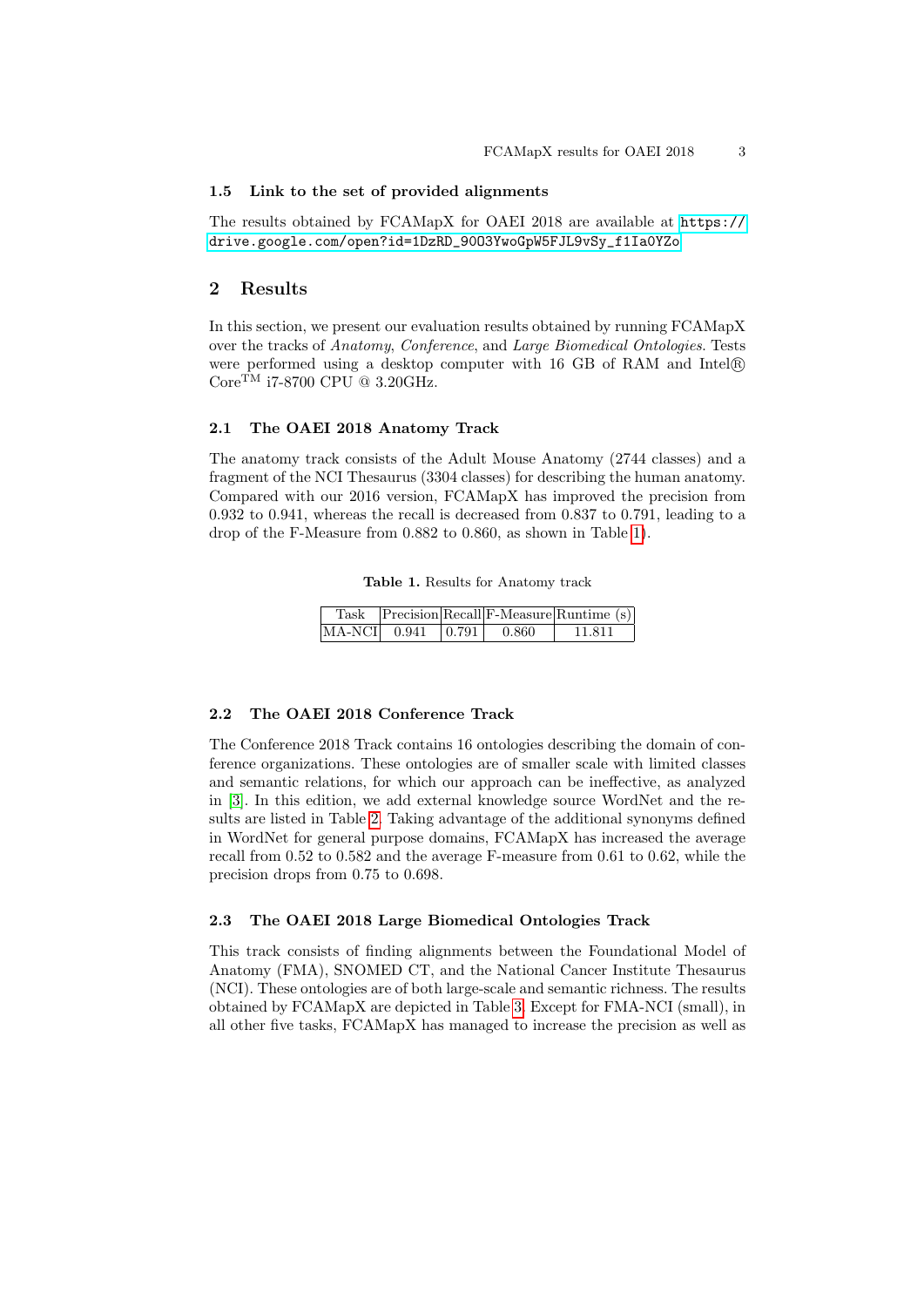#### 4 Guowei Chen and Songmao Zhang

| Task                  |       |       |       | $Precision[Recall]$ F-Measure Runtime (s) |
|-----------------------|-------|-------|-------|-------------------------------------------|
| cmt-conference        | 0.563 | 0.600 | 0.581 | 1.194                                     |
| $\text{cmt-confOf}$   | 0.667 | 0.375 | 0.480 | 0.291                                     |
| $\rm cm$ t-edas       | 0.615 | 0.615 | 0.615 | 0.391                                     |
| $\text{cmt-ekaw}$     | 0.556 | 0.455 | 0.500 | 0.254                                     |
| cmt-iasted            | 0.500 | 1.000 | 0.667 | 0.546                                     |
| $\text{cmt-sigkdd}$   | 0.750 | 0.750 | 0.750 | 0.222                                     |
| conference-confOf     | 0.818 | 0.600 | 0.692 | 0.243                                     |
| confenrece-edas       | 0.600 | 0.529 | 0.562 | 0.355                                     |
| conference-ekaw       | 0.619 | 0.520 | 0.565 | 0.273                                     |
| conference-iasted     | 0.364 | 0.286 | 0.320 | 0.466                                     |
| conference-sigkdd     | 0.750 | 0.600 | 0.667 | 0.223                                     |
| confOf-edas           | 0.846 | 0.579 | 0.687 | 0.304                                     |
| confOf-ekaw           | 0.857 | 0.600 | 0.706 | 0.24                                      |
| confOf-iasted         | 0.857 | 0.667 | 0.750 | 0.403                                     |
| $\text{conOf-sigkdd}$ | 1.000 | 0.571 | 0.727 | 0.193                                     |
| edas-ekaw             | 0.647 | 0.478 | 0.550 | 0.343                                     |
| edas-iasted           | 0.727 | 0.421 | 0.533 | 0.48                                      |
| edas-sigkdd           | 0.875 | 0.467 | 0.609 | 0.293                                     |
| ekaw-iasted           | 0.462 | 0.600 | 0.522 | 0.467                                     |
| ekaw-sigkdd           | 0.778 | 0.636 | 0.700 | 0.235                                     |
| iasted-sigkdd         | 0.813 | 0.867 | 0.839 | 0.534                                     |

<span id="page-3-0"></span>Table 2. Results for Conference track

the F-measure while the recall values are lowered. Take FMA-SNOMED (whole) for example, the precision is 1.8 times of the 2016 version and the F-measure 1.4 times. More importantly, in our own experimental setting, FCAMapX finished all tasks in the Large Biomedical track within 2 hours as required by 2016 OAEI, whereas our 2016 system failed the three Whole tasks. For the largest task SNOMED-NCI (whole), our previous version ran about 13 hours as reported in [\[3\]](#page-5-0), and by FCAMapX, the time has been downsized to 0.95 hours.

<span id="page-3-1"></span>

|  |  |  |  | Table 3. Results for Large Biomedical track |  |
|--|--|--|--|---------------------------------------------|--|
|--|--|--|--|---------------------------------------------|--|

| Task               |       |       |       | Precision Recall F-Measure Runtime (s) |
|--------------------|-------|-------|-------|----------------------------------------|
| FMA-NCI (small)    | 0.948 | 0.911 | 0.929 | 73.692                                 |
| FMA-NCI (whole)    | 0.665 | 0.841 | 0.743 | 1171.62                                |
| FMA-SNOMED (small) | 0.955 | 0.815 | 0.879 | 125.791                                |
| FMA-SNOMED (whole) | 0.819 | 0.762 | 0.789 | 2179.924                               |
| SNOMED-NCI (small) | 0.878 | 0.703 | 0.781 | 1039.138                               |
| SNOMED-NCI (whole) | 0.796 | 0.680 | 0.733 | 3418.672                               |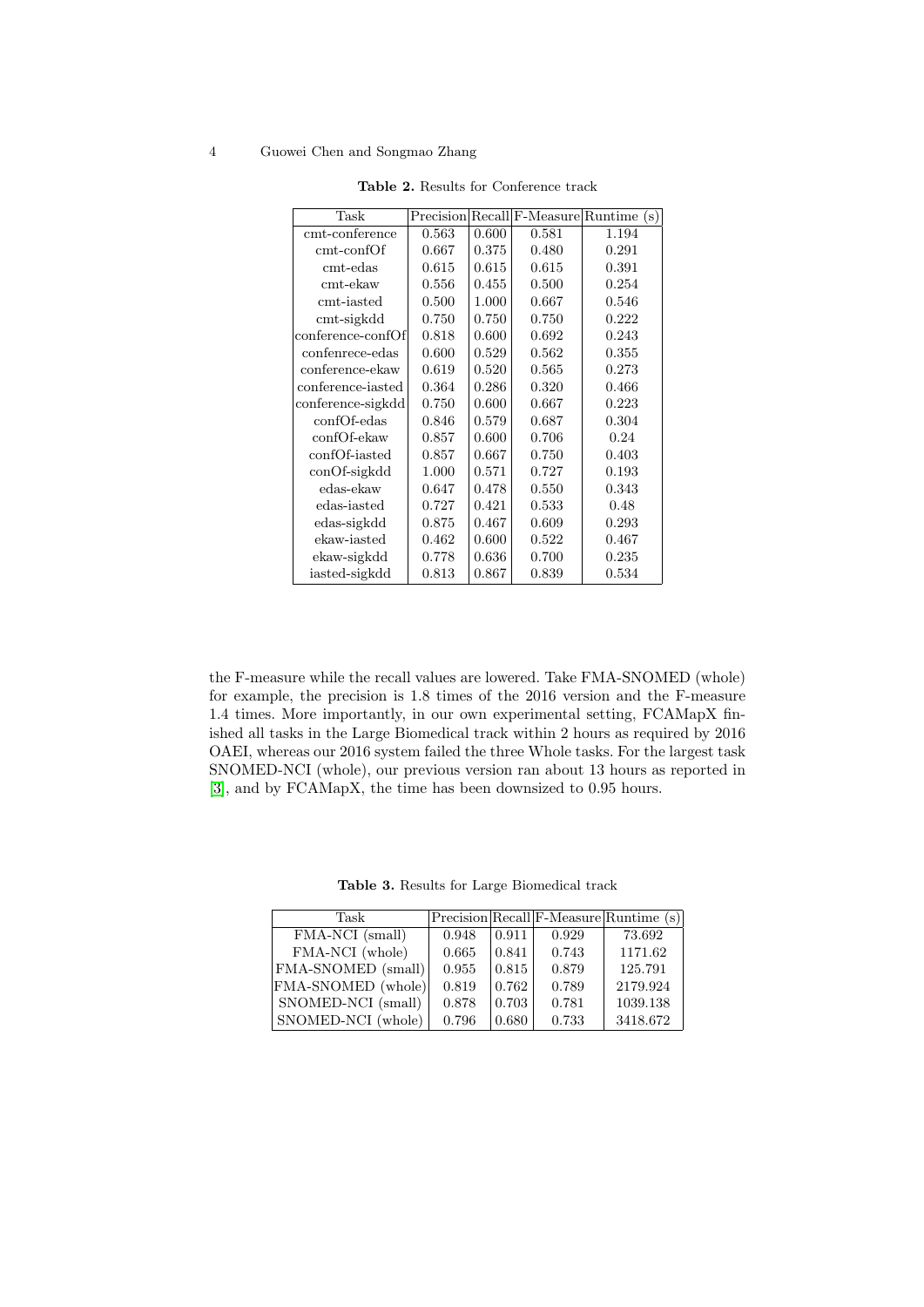As reported by OAEI<sup>[3](#page-4-0)</sup>, out of the six tasks in the track, FCAMapX ranks first for three and second for two tasks in terms of recall; and for F-measure, FCAMapX ranks first for two and second for three tasks.

### 3 General comments

This is the second time that we participate in the OAEI campaign with our Formal Concept Analysis based systems. The main goal is to improve the efficiency in regard to our 2016 edition which failed to finish within the designated time for three tasks in Large Biomedical Ontologies track. This has been accomplished by FCAMapX. At the same time, strengthening the structural validation of mappings has yielded higher precisions which can lead to better F-measure values.

## 3.1 Comments on the results

FCAMapX has succeeded in participating in three tracks this year, including the Conference track, Anatomy, and Large Biomedical Ontologies. The running time for all the tasks has become less than an hour now in our experimental setting. In a majority of the cases, the precision and F-measure are both improved while the recall is lowered. That FCAMapX performs unsatisfactorily for FMA-NCI (small) in comparison with our 2016 system deserves a further explanation.

#### 3.2 Discussions on the way to improve the proposed system

We intended to run FCAMapX on the Disease and Phenotype track where our previous 2016 system performs competitively [\[1,](#page-5-4)[3\]](#page-5-0). The results in our own setting against the consensus alignments with vote 3 are listed in Table [4,](#page-4-1) where the matching tasks involve the Human Phenotype (HP) Ontology, the Mammalian Phenotype (MP) Ontology, the Human Disease Ontology (DOID), and the Orphanet and Rare Diseases Ontology (ORDO). Note that these results cannot be compared with our 2016 system, as the version and source of the four ontologies are different from the ones used in 2016<sup>[4](#page-4-2)</sup>.

Unfortunately, FCAMapX failed this track with errors as reported by the OAEI evaluation. This indicates that the quality of the system shall be improved.

| Task      |       |         |       | Precision Recall F-Measure Runtime (s) |
|-----------|-------|---------|-------|----------------------------------------|
| $HP-MP$   | 0.848 | l 0.760 | 0.802 | 2368.376                               |
| DOID-ORDO | 0.869 | 0.729   | 0.793 | 450.134                                |

<span id="page-4-1"></span>Table 4. Results for Disease and Phenotype track

<span id="page-4-0"></span><sup>3</sup> http://www.cs.ox.ac.uk/isg/projects/SEALS/oaei/2018/results/

<span id="page-4-2"></span><sup>4</sup> http://oaei.ontologymatching.org/2018/phenotype/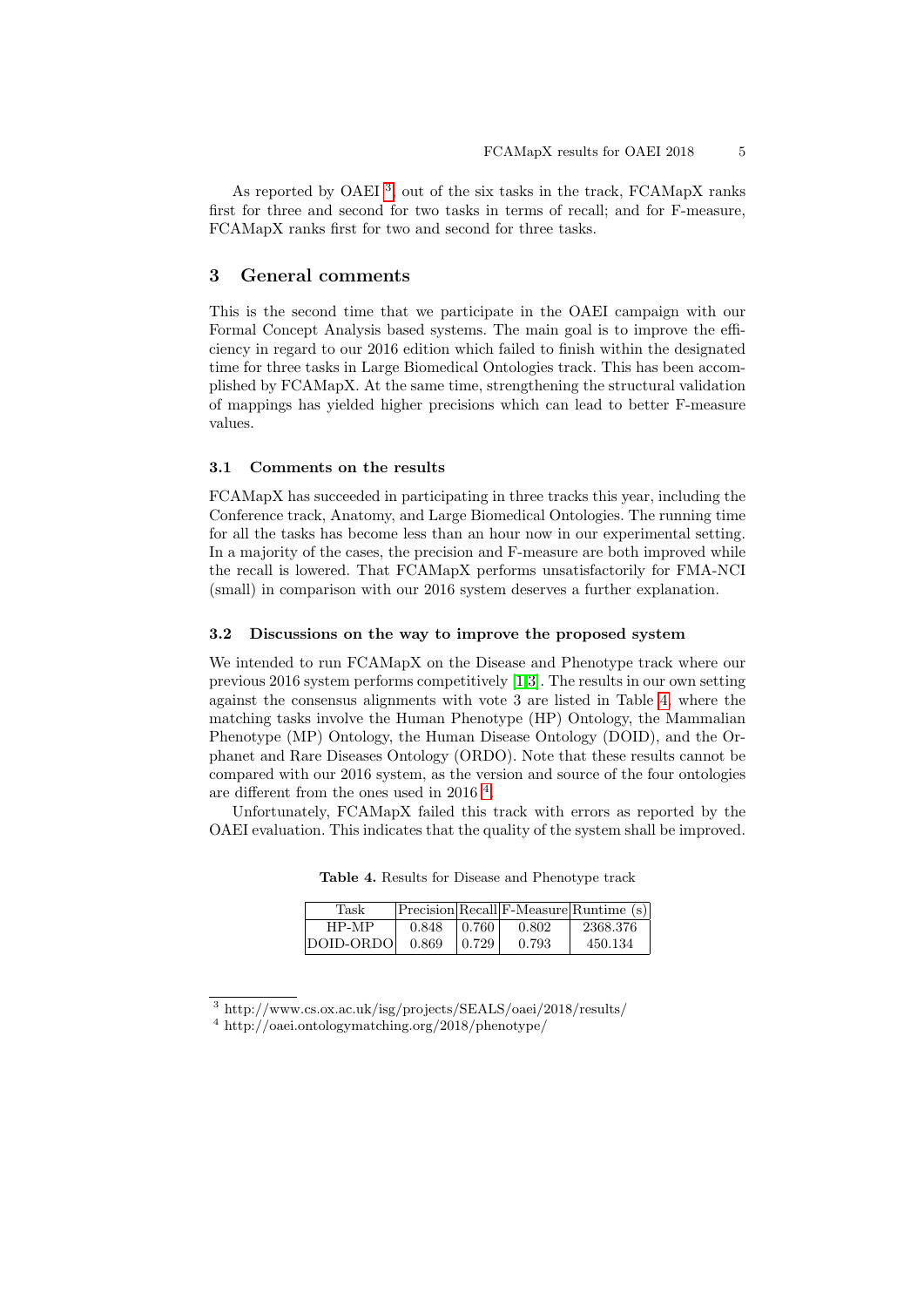6 Guowei Chen and Songmao Zhang

#### 3.3 Comments on the OAEI procedure

With our participating experience this year, we find that OAEI is well organized in an efficient way and organizers helpful. Various tracks have different levels of difficulty, which is challenging and appealing, and the SEALS platform is very convenient to use.

## 4 Conclusions

In this paper, we present FCAMapX as an improved version of our 2016 OAEI system FCA-Map. The improvement mainly lies in the efficiency, as illustrated by the dramatic drop of running times, for instance from 13 to 1 hour for the largest OAEI task. The second improvement is on the mapping precision which normally causes the F-measure to rise. Compared with other OAEI participants, FCAMapX has achieved the best or the second best F-measure and recall in five out of the six large biomedical ontology matching tasks. Despite these, our system still has a long way to go in terms of covering all OAEI tracks, especially those instance matching tasks for which the Formal Concept Analysis formalism has a potential to prevail with its capability of clustering commonalities among individuals.

# Acknowledgements

This work has been supported by the National Key Research and Development Program of China under grant 2016YFB1000902, and the Natural Science Foundation of China grant 61621003.

# References

- <span id="page-5-4"></span>1. Zhao, M., & Zhang, S. (2016, December). FCA-Map results for OAEI 2016. In OM@ ISWC (pp. 172-177).
- 2. Zhao, M., & Zhang, S. (2016, December). Identifying and validating ontology mappings by formal concept analysis. In OM@ ISWC (pp. 61-72).
- <span id="page-5-0"></span>3. Zhao, M., Zhang, S., Li, W., & Chen, G. (2018). Matching biomedical ontologies based on formal concept analysis. Journal of biomedical semantics, 9(1), 11.
- <span id="page-5-1"></span>4. Berry, A., Huchard, M., Napoli, A., & Sigayret, A. (2012, October). Hermes: an efficient algorithm for building Galois sub-hierarchies. In CLA: Concept Lattices and their Applications (pp. 21-32). Universidad de Malaga.
- <span id="page-5-2"></span>5. Lindberg DA, Humphreys BL, McCray AT, et al. The unified medical language system. IMIA Yearbook. 1993;32(4):28191.
- <span id="page-5-3"></span>6. G. A. Miller. WordNet: A Lexical Database for English. Communications of the ACM, 38(11):3941, 1995.
- 7. de Souza, K.X.S., Davis, J.: Aligning ontologies and evaluating concept similarities. In: OTM Confederated International Conferences On the Move to Meaningful Internet Systems, Springer (2004) 10121029